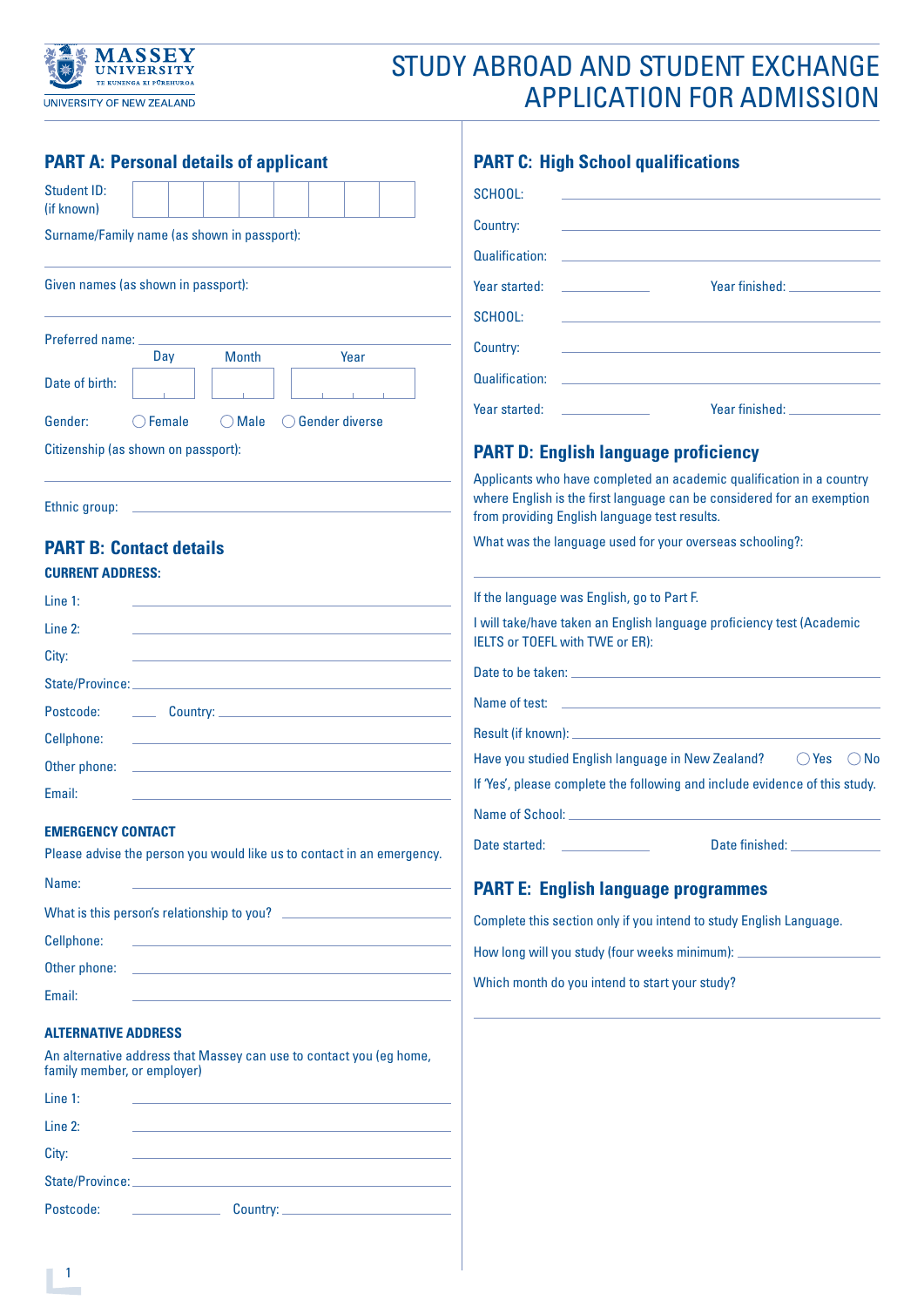# **PART F: Academic background**

Please provide verified official documentation for all tertiary studies listed below.

#### **HOME INSTITUTION (IE THE TERTIARY INSTITUTION YOU ARE CURRENTLY ATTENDING)**

| <b>Name of institution</b>                                    | <b>Country</b>                |                            |                      | <b>Current programme</b>   | <b>Overall GPA</b>          |
|---------------------------------------------------------------|-------------------------------|----------------------------|----------------------|----------------------------|-----------------------------|
|                                                               |                               |                            |                      |                            |                             |
| <b>YOU ARE CURRENTLY</b>                                      |                               |                            |                      |                            |                             |
| $\bigcirc$ Freshman/1st year                                  | $\bigcirc$ Sophomore/2nd year | $\bigcirc$ Junior/3rd year |                      | $\bigcirc$ Senior/4th year | Master's student<br>$( \ )$ |
| PREVIOUS TERTIARY INSTITUTION (HIGHER EDUCATION INTUITIONIST) |                               |                            |                      |                            |                             |
| <b>Name of institution</b>                                    | <b>Country</b>                |                            | <b>Qualification</b> |                            | Last year enrolled          |
|                                                               |                               |                            |                      |                            |                             |
|                                                               |                               |                            |                      |                            |                             |
|                                                               |                               |                            |                      |                            |                             |

## **PART G: Additional questions**

#### **PLEASE SELECT YOUR MAIN ACTIVITY AS AT 1 OCTOBER**

- $\bigcirc$  Not in paid employment
- ○Student
- $\bigcirc$  Overseas
- $\bigcirc$  In paid employment

#### **HEALTH AND DISABILITY**

Do you have any disability, impairment (including learning disabilities), long-term injury, or chronic medical condition(s) that may impact on your ability to study and/or participate in university activities?  $\bigcirc$  Yes  $\bigcirc$  No

If 'Yes', please provide a report from a registered health professional so we can assess our ability to support you during your study.

#### **CONTACT WITH OTHER STUDENTS**

For study purposes, do you consent to your name, email address and phone number being shared with other students studying the same courses?  $\bigcirc$  Yes  $\bigcirc$  No

Name of Massey University academic staff contact (where applicable):

Name of Study Abroad Provider you have applied through (if applicable)

What is you intended career?

Will your chosen Massey University programme help you achieve your career goals?  $\bigcirc$  Yes  $\bigcirc$  No

Do you intend to complete a Massey qualification?  $\bigcirc$  Yes  $\bigcirc$  No

#### **FINANCING YOUR STUDY**

- How will your study be financed?
	- Personal funds
	- $\bigcirc$  US Federal loan
	- $\bigcirc$  Home government scholarship
	- $\bigcap$  NZAID
	- $\bigcirc$  Other:

# **PART H: Programme of study**

Start year:

Start semester:

 $\bigcirc$  Semester One (February)  $\bigcirc$  Semester Two (July)

## **STUDY ABROAD/STUDENT EXCHANGE**

Duration:

- One semester
- Two semesters

#### Preferred campus:

- Auckland
- Palmerston North (Manawatū)
- Wellington

#### **SPECIALISED PROGRAMME**

National Expedition and Internship

- $\odot$  Communication and Marketing
- O Disaster Risk and Emergency Management
- O Virtual Exchange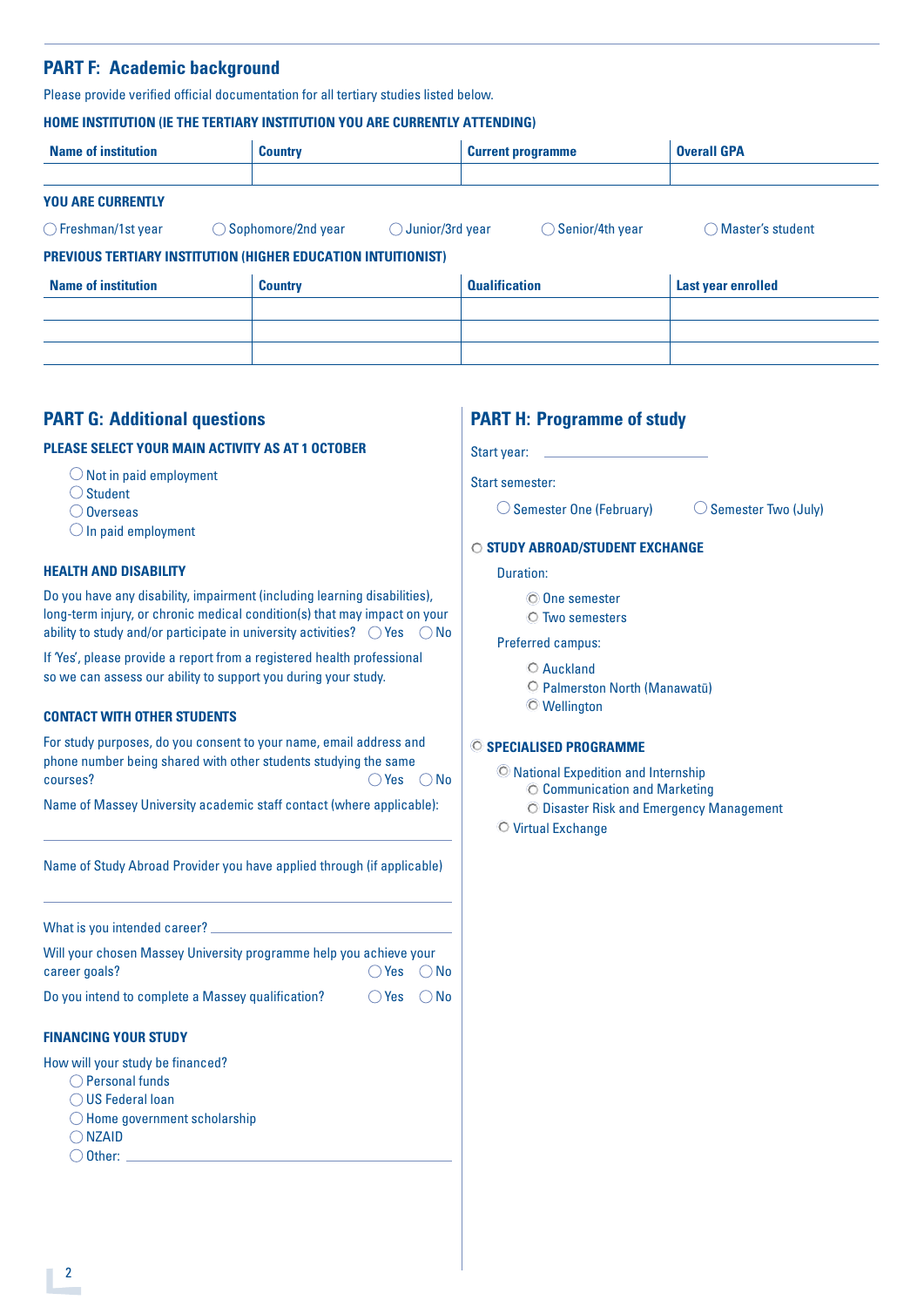## **PART I: Current courses you are enrolled in**

Please list any courses that you are currently enrolled in and which do not appear on your academic transcript of grades.

| <b>Course name</b> | Semester/quarter |
|--------------------|------------------|
|                    |                  |
|                    |                  |
|                    |                  |
|                    |                  |

## **PART J: Proposed courses at Massey University**

Because some advanced Massey courses require an appropriate academic background, it is important to gain provisional acceptance for individual courses offered at Massey University prior to your studies. Please note that no special approvals are required for most 100-level courses. Please list below, in order of preference, the courses you would like to study. Please indicate in the notes column if you must take the course to meet your home university degree requirements. You will be permitted to enrol in a maximum of four courses per semester or 60 credits of study, but it is helpful to list alternative choices. Available courses can be viewed at **[massey.ac.nz/course](http://massey.ac.nz/courses)**

#### **FIRST SEMESTER**

| <b>Course code</b> | <b>Course name</b>               | <b>Final examination date</b> | <b>Credit value</b> | <b>Notes</b> |
|--------------------|----------------------------------|-------------------------------|---------------------|--------------|
| eg 196.316         | <b>New Zealand Plant Ecology</b> | 17 June PM                    | 15                  | Compulsory   |
|                    |                                  |                               |                     |              |
|                    |                                  |                               |                     |              |
|                    |                                  |                               |                     |              |
|                    |                                  |                               |                     |              |
|                    |                                  |                               |                     |              |
|                    |                                  |                               |                     |              |
|                    |                                  |                               |                     |              |
|                    |                                  |                               |                     |              |

#### **SECOND SEMESTER (if applicable)**

| Course code   Course name | <b>Final examination date Credit value Notes</b> |  |
|---------------------------|--------------------------------------------------|--|
|                           |                                                  |  |
|                           |                                                  |  |
|                           |                                                  |  |
|                           |                                                  |  |
|                           |                                                  |  |
|                           |                                                  |  |
|                           |                                                  |  |
|                           |                                                  |  |

*Please ensure that all courses taken at Massey University have your home university's approval.*